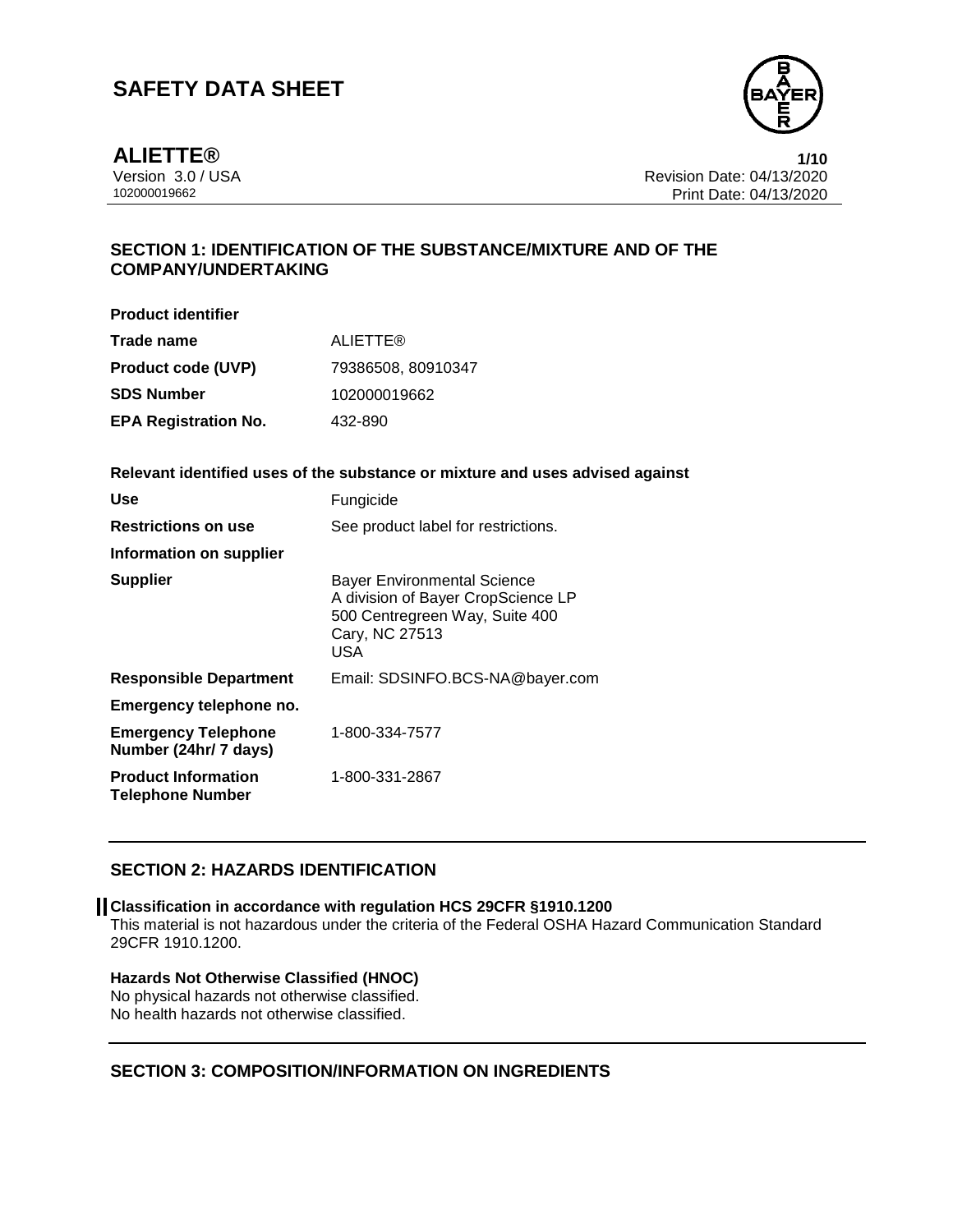

**ALIETTE®** 2/10<br>Version 3.0 / USA 2020 Version 3.0 / USA Revision Date: 04/13/2020<br>102000019662<br>Print Date: 04/13/2020 Print Date: 04/13/2020

| <b>Hazardous Component Name</b>                  | CAS-No.    | <b>Concentration % by weight</b> |
|--------------------------------------------------|------------|----------------------------------|
| Fosetyl-Aluminium                                | 39148-24-8 | 80.0                             |
| Nonylphenol ethoxylate, branched                 | 68412-54-4 | 5.2                              |
| Lignosulfonic acid, sodium salt, sulfomethylated | 68512-34-5 | 4.4                              |
| Nonylphenol ethoxylate                           | 68412-54-4 | 1.0                              |

# **SECTION 4: FIRST AID MEASURES**

# **Description of first aid measures**

| <b>General advice</b>                                                      | When possible, have the product container or label with you when<br>calling a poison control center or doctor or going for treatment.                                                                                                                                                                     |  |
|----------------------------------------------------------------------------|-----------------------------------------------------------------------------------------------------------------------------------------------------------------------------------------------------------------------------------------------------------------------------------------------------------|--|
| <b>Inhalation</b>                                                          | Move to fresh air. If person is not breathing, call 911 or an ambulance,<br>then give artificial respiration, preferably mouth-to-mouth if possible.<br>Call a physician or poison control center immediately.                                                                                            |  |
| <b>Skin contact</b>                                                        | Take off contaminated clothing and shoes immediately. Wash off<br>immediately with plenty of water for at least 15 minutes. Call a<br>physician or poison control center immediately.                                                                                                                     |  |
| Eye contact                                                                | Hold eye open and rinse slowly and gently with water for 15-20<br>minutes. Remove contact lenses, if present, after the first 5 minutes,<br>then continue rinsing eye. Call a physician or poison control center<br>immediately.                                                                          |  |
| Ingestion                                                                  | Call a physician or poison control center immediately. Rinse out mouth<br>and give water in small sips to drink. DO NOT induce vomiting unless<br>directed to do so by a physician or poison control center. Never give<br>anything by mouth to an unconscious person. Do not leave victim<br>unattended. |  |
| Most important symptoms and effects, both acute and delayed                |                                                                                                                                                                                                                                                                                                           |  |
| <b>Symptoms</b>                                                            | The following symptoms may occur:, The product causes irritation of<br>eyes, skin and mucous membranes.                                                                                                                                                                                                   |  |
| Indication of any immediate medical attention and special treatment needed |                                                                                                                                                                                                                                                                                                           |  |
| <b>Treatment</b>                                                           | Appropriate supportive and symptomatic treatment as indicated by the<br>patient's condition is recommended.                                                                                                                                                                                               |  |

### **SECTION 5: FIREFIGHTING MEASURES**

| <b>Extinguishing media</b> |                                        |
|----------------------------|----------------------------------------|
| <b>Suitable</b>            | Foam, Dry powder, Carbon dioxide (CO2) |
| <b>Unsuitable</b>          | High volume water jet                  |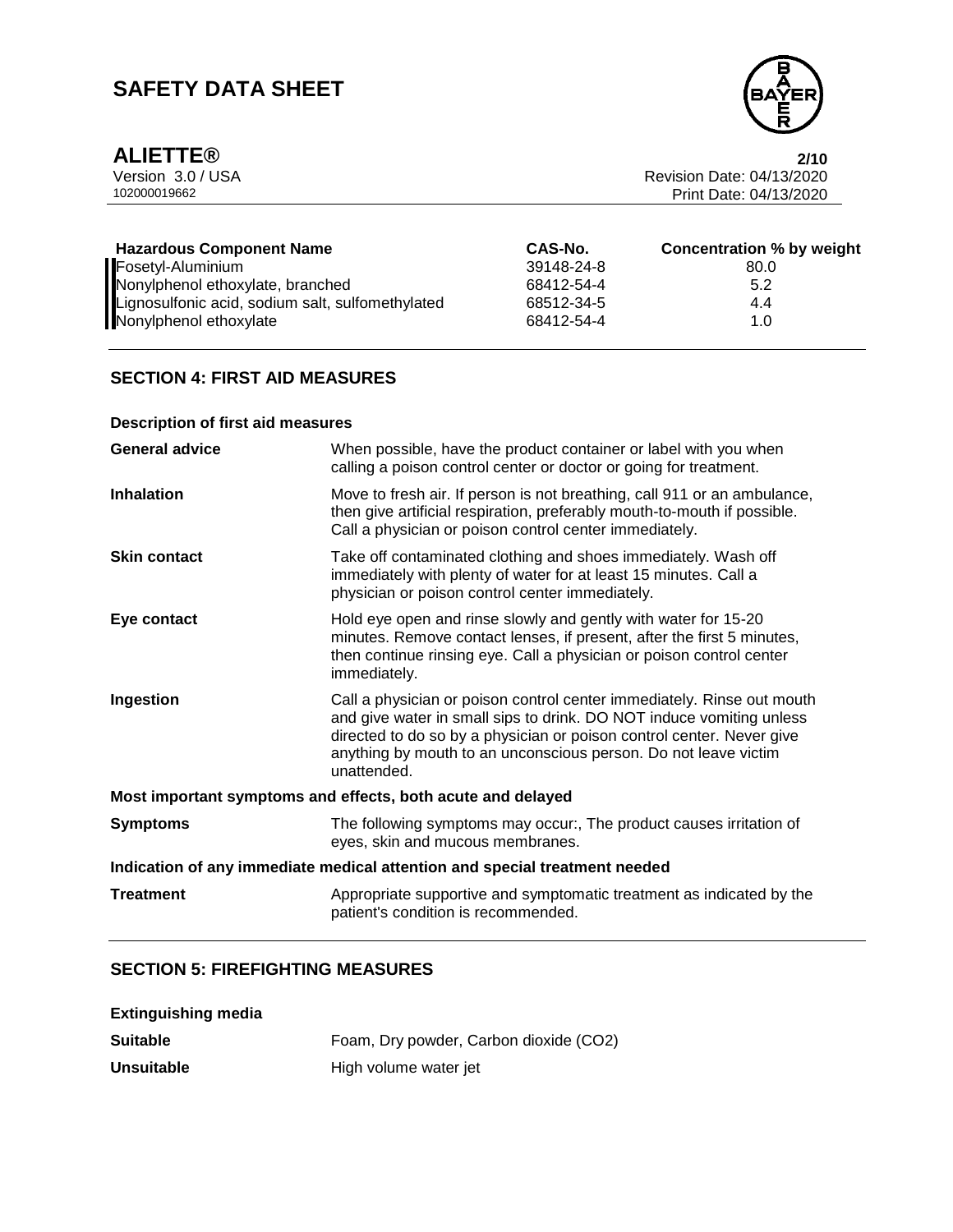**ALIETTE® 3/10**



Version 3.0 / USA Revision Date: 04/13/2020<br>102000019662<br>Print Date: 04/13/2020 Print Date: 04/13/2020

| <b>Special hazards arising</b><br>from the substance or<br>mixture | In the event of fire the following may be released:, Carbon monoxide<br>(CO), Nitrogen oxides (NOx), Oxides of phosphorus                                                          |
|--------------------------------------------------------------------|------------------------------------------------------------------------------------------------------------------------------------------------------------------------------------|
| <b>Advice for firefighters</b>                                     |                                                                                                                                                                                    |
| <b>Special protective</b><br>equipment for firefighters            | Firefighters should wear NIOSH approved self-contained breathing<br>apparatus and full protective clothing.                                                                        |
|                                                                    | In the event of fire and/or explosion do not breathe fumes. Wear self-<br>contained breathing apparatus and protective suit.                                                       |
| <b>Further information</b>                                         | Keep out of smoke. Fight fire from upwind position. Do not allow run-off<br>from fire fighting to enter drains or water courses. Contain the spread<br>of the fire-fighting media. |
| <b>Flash point</b>                                                 | Not applicable                                                                                                                                                                     |
| <b>Auto-ignition temperature</b>                                   | No data available                                                                                                                                                                  |
| <b>Lower explosion limit</b>                                       | Not applicable                                                                                                                                                                     |
| <b>Upper explosion limit</b>                                       | Not applicable                                                                                                                                                                     |
| <b>Explosivity</b>                                                 | No data available                                                                                                                                                                  |
|                                                                    |                                                                                                                                                                                    |

### **SECTION 6: ACCIDENTAL RELEASE MEASURES**

**Personal precautions, protective equipment and emergency procedures**

| <b>Precautions</b>                                    | Keep unauthorized people away. Isolate hazard area. Avoid contact<br>with spilled product or contaminated surfaces.                                                                                                                                       |
|-------------------------------------------------------|-----------------------------------------------------------------------------------------------------------------------------------------------------------------------------------------------------------------------------------------------------------|
| Methods and materials for containment and cleaning up |                                                                                                                                                                                                                                                           |
| Methods for cleaning up                               | Avoid dust formation. Sweep up or vacuum up spillage and collect in<br>suitable container for disposal. Clean contaminated floors and objects<br>thoroughly, observing environmental regulations. Decontaminate tools<br>and equipment following cleanup. |
| <b>Additional advice</b>                              | Use personal protective equipment. If the product is accidentally<br>spilled, do not allow to enter soil, waterways or waste water canal.                                                                                                                 |
| Reference to other sections                           | Information regarding safe handling, see section 7.<br>Information regarding personal protective equipment, see section 8.<br>Information regarding waste disposal, see section 13.                                                                       |

### **SECTION 7: HANDLING AND STORAGE**

### **Precautions for safe handling**

**Advice on safe handling** Use only in area provided with appropriate exhaust ventilation. Handle and open container in a manner as to prevent spillage.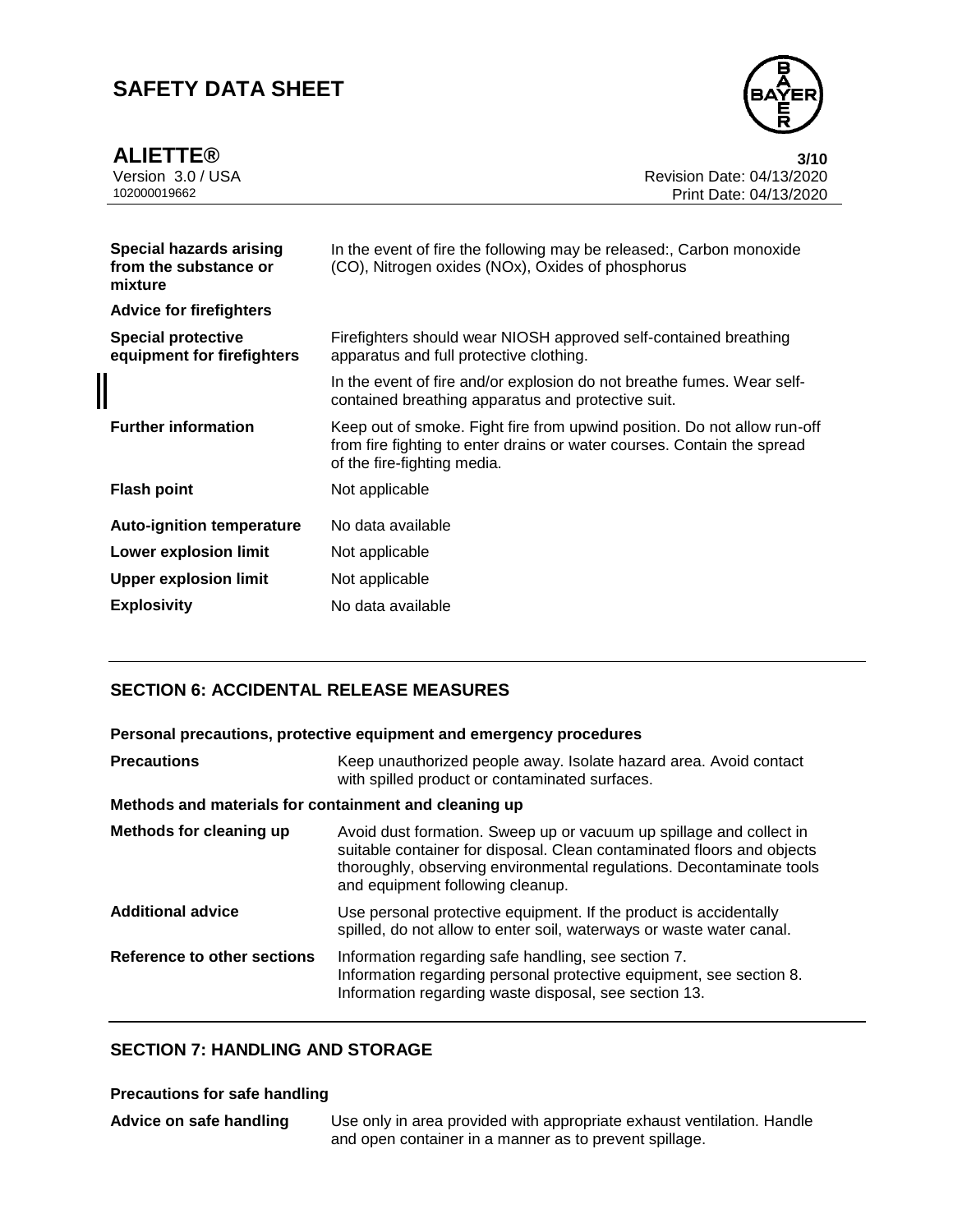

**ALIETTE® 4/10**

| <b>Hygiene measures</b>                                 | Wash hands thoroughly with soap and water after handling and before<br>eating, drinking, chewing gum, using tobacco, using the toilet or<br>applying cosmetics.<br>Remove Personal Protective Equipment (PPE) immediately after<br>handling this product. Before removing gloves clean them with soap and<br>water. Remove soiled clothing immediately and clean thoroughly before<br>using again. Wash thoroughly and put on clean clothing. |
|---------------------------------------------------------|-----------------------------------------------------------------------------------------------------------------------------------------------------------------------------------------------------------------------------------------------------------------------------------------------------------------------------------------------------------------------------------------------------------------------------------------------|
|                                                         | Conditions for safe storage, including any incompatibilities                                                                                                                                                                                                                                                                                                                                                                                  |
| <b>Requirements for storage</b><br>areas and containers | Store in a cool, dry place and in such a manner as to prevent cross<br>contamination with other crop protection products, fertilizers, food, and<br>feed. Store in original container and out of the reach of children,<br>preferably in a locked storage area.                                                                                                                                                                               |

### **SECTION 8: EXPOSURE CONTROLS/PERSONAL PROTECTION**

### **Control parameters**

| <b>Components</b>      | CAS-No.    | <b>Control parameters</b> | <b>Update</b> | <b>Basis</b> |
|------------------------|------------|---------------------------|---------------|--------------|
| Fosetyl-Aluminium      | 39148-24-8 | $\lfloor$ mg/m3           | 02 2012       | ACGIH        |
| (Respirable fraction.) |            | (TWA)                     |               |              |
| Fosetyl-Aluminium      | 39148-24-8 | $5 \text{ mg/m}$ 3        |               | OES BCS*     |
|                        |            | 'TWA)                     |               |              |

\*OES BCS: Internal Bayer AG, Crop Science Division "Occupational Exposure Standard"

## **Exposure controls**

### **Personal protective equipment**

In normal use and handling conditions please refer to the label and/or leaflet. In all other cases the following recommendations would apply.

| <b>Respiratory protection</b>      | When respirators are required, select NIOSH approved equipment<br>based on actual or potential airborne concentrations and in<br>accordance with the appropriate regulatory standards and/or industry<br>recommendations. |
|------------------------------------|---------------------------------------------------------------------------------------------------------------------------------------------------------------------------------------------------------------------------|
| <b>Hand protection</b>             | Chemical resistant nitrile rubber gloves                                                                                                                                                                                  |
| Eye protection                     | Safety glasses with side-shields                                                                                                                                                                                          |
| Skin and body protection           | Wear long-sleeved shirt and long pants and shoes plus socks.                                                                                                                                                              |
| <b>General protective measures</b> | Follow manufacturer's instructions for cleaning/maintaining PPE. If<br>no such instructions for washables, use detergent and warm/tepid<br>water.<br>Keep and wash PPE separately from other laundry.                     |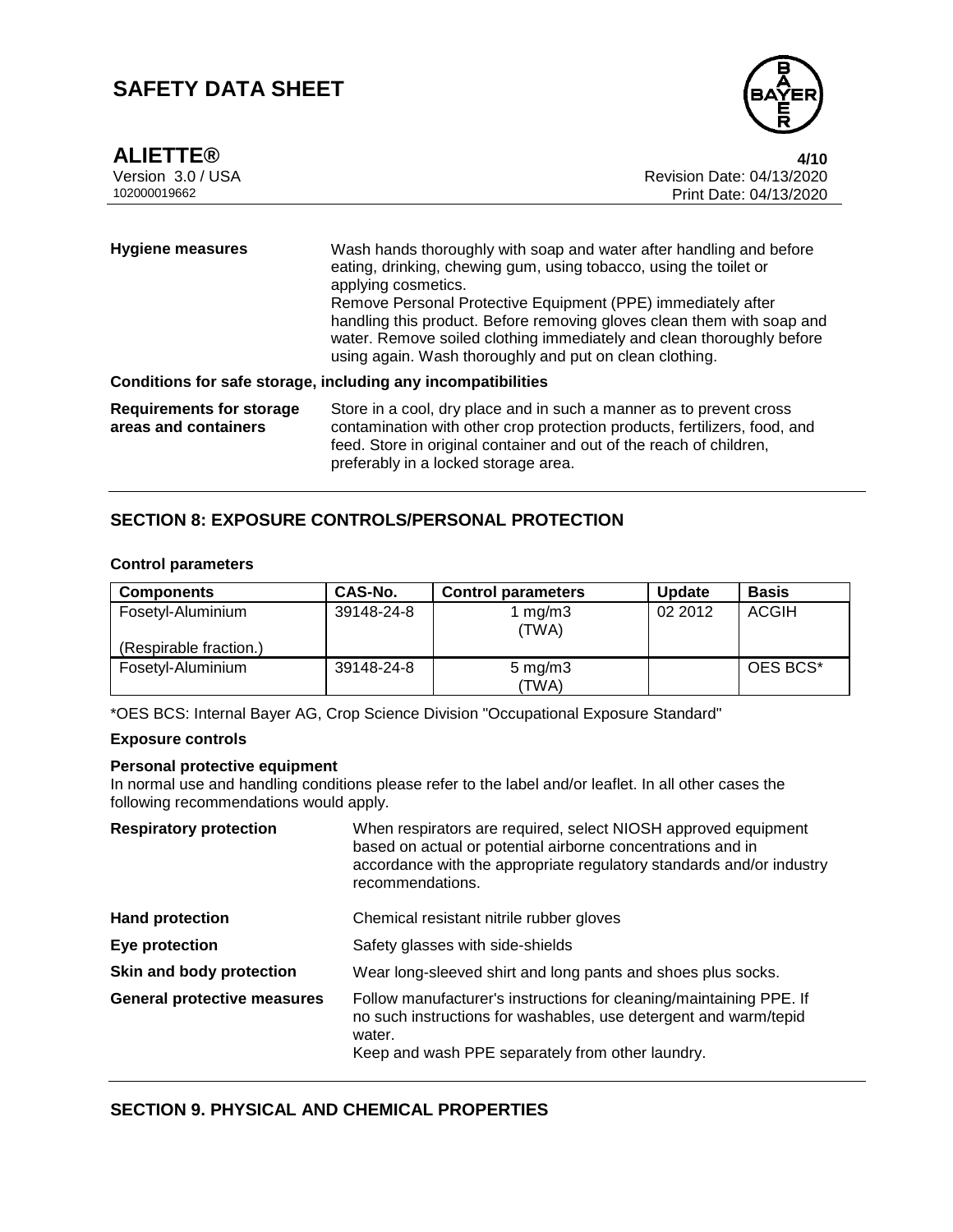

**ALIETTE®** 5/10<br>Version 3.0 / USA 5/10<br>Revision Date: 04/13/2020 Version 3.0 / USA Revision Date: 04/13/2020<br>102000019662<br>Print Date: 04/13/2020 Print Date: 04/13/2020

| Appearance                                               | grey to tan                                                  |
|----------------------------------------------------------|--------------------------------------------------------------|
| <b>Physical State</b>                                    | dry, free flowing granules                                   |
| Odor                                                     | characteristic                                               |
| <b>Odour Threshold</b>                                   | No data available                                            |
| рH                                                       | $3.0 - 4.0$ (5.0 %)                                          |
| <b>Viscosity, kinematic</b>                              | No data available                                            |
| <b>Vapor Pressure</b>                                    | Not applicable                                               |
| Vapor Density (Air = 1)                                  | Not applicable                                               |
| <b>Density</b>                                           | No data available                                            |
| <b>Bulk density</b>                                      | 0.45 - 0.56 g/ml (loose)                                     |
| <b>Evaporation rate</b>                                  | Not applicable                                               |
| <b>Boiling Point</b>                                     | Not applicable                                               |
| <b>Melting / Freezing Point</b>                          | Not applicable                                               |
| <b>Water solubility</b>                                  | dispersible                                                  |
| <b>Minimum Ignition Energy</b>                           | No data available                                            |
| <b>Decomposition</b><br>temperature                      | Stable under normal conditions.                              |
| Self-accelarating<br>decomposition temperature<br>(SADT) | No data available                                            |
| Partition coefficient: n-<br>octanol/water               | No data available                                            |
| <b>Flammability</b>                                      | No data available                                            |
| <b>Flash point</b>                                       | Not applicable                                               |
| <b>Auto-ignition temperature</b>                         | No data available                                            |
| <b>Lower explosion limit</b>                             | Not applicable                                               |
| <b>Upper explosion limit</b>                             | Not applicable                                               |
| <b>Explosivity</b>                                       | No data available                                            |
| <b>Particle size</b>                                     | No data available                                            |
| <b>Other information</b>                                 | Further safety related physical-chemical data are not known. |
|                                                          |                                                              |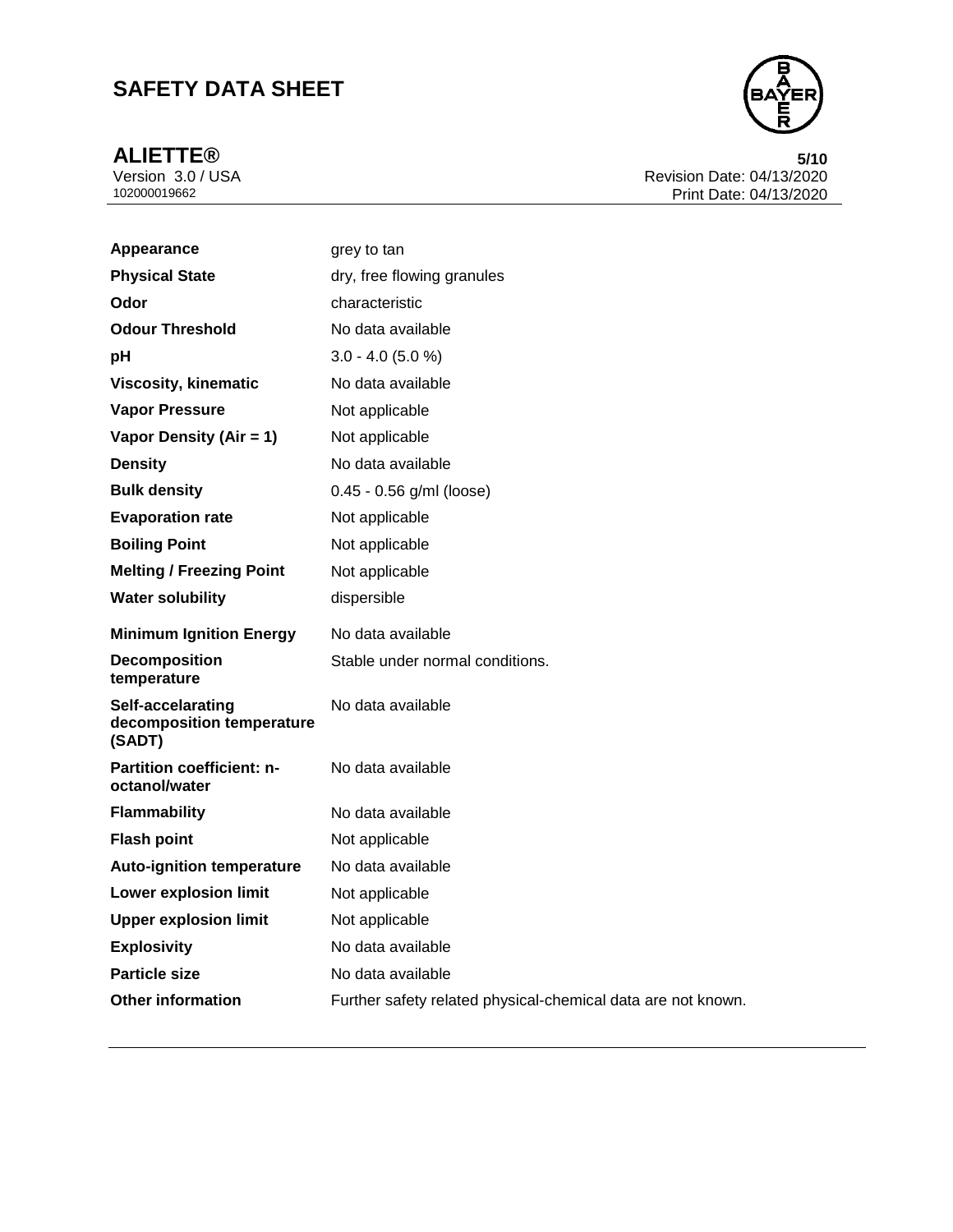

**ALIETTE® 6/10**

Version 3.0 / USA Revision Date: 04/13/2020<br>102000019662<br>Print Date: 04/13/2020 Print Date: 04/13/2020

# **SECTION 10: STABILITY AND REACTIVITY**

# **Reactivity**

| <b>Thermal decomposition</b>                 | Stable under normal conditions.                                                         |
|----------------------------------------------|-----------------------------------------------------------------------------------------|
| <b>Chemical stability</b>                    | Stable under recommended storage conditions.                                            |
| <b>Possibility of hazardous</b><br>reactions | No hazardous reactions when stored and handled according to<br>prescribed instructions. |
| <b>Conditions to avoid</b>                   | Extremes of temperature and direct sunlight.<br>Exposure to moisture.                   |
| Incompatible materials                       | Strong acids, Strong bases, Strong oxidizing agents, Strong reducing<br>agents          |
| <b>Hazardous decomposition</b><br>products   | No decomposition products expected under normal conditions of use.                      |

### **SECTION 11: TOXICOLOGICAL INFORMATION**

| <b>Exposure routes</b>                      | Eye contact, Skin Absorption, Ingestion, Inhalation                                                   |  |  |
|---------------------------------------------|-------------------------------------------------------------------------------------------------------|--|--|
| <b>Immediate Effects</b><br>Eye             | Causes irritation, redness.                                                                           |  |  |
| <b>Skin</b>                                 | Harmful if absorbed through skin. May cause irritation, redness,<br>swelling.                         |  |  |
| Ingestion                                   | Harmful if swallowed.                                                                                 |  |  |
| <b>Inhalation</b>                           | May cause upper respiratory tract irritation. Harmful if inhaled.                                     |  |  |
| Information on toxicological effects        |                                                                                                       |  |  |
| <b>Acute oral toxicity</b>                  | LD50 (male/female combined Rat) 2,860 mg/kg                                                           |  |  |
| <b>Acute inhalation toxicity</b>            | LC50 (male/female combined Rat) $>$ 5.0 mg/l<br>Exposure time: 4 h<br>Determined in the form of dust. |  |  |
| <b>Acute dermal toxicity</b>                | LD50 (Rabbit) $> 2,020$ mg/kg                                                                         |  |  |
| <b>Skin corrosion/irritation</b>            | Slight irritant effect - does not require labelling. (Rabbit)                                         |  |  |
| Serious eye damage/eye<br>irritation        | Mild eye irritation. (Rabbit)                                                                         |  |  |
| <b>Respiratory or skin</b><br>sensitisation | Skin: Non-sensitizing. (Guinea pig)                                                                   |  |  |

### **Assessment STOT Specific target organ toxicity – single exposure**

Fosetyl Aluminium: Based on available data, the classification criteria are not met.

**Assessment STOT Specific target organ toxicity – repeated exposure**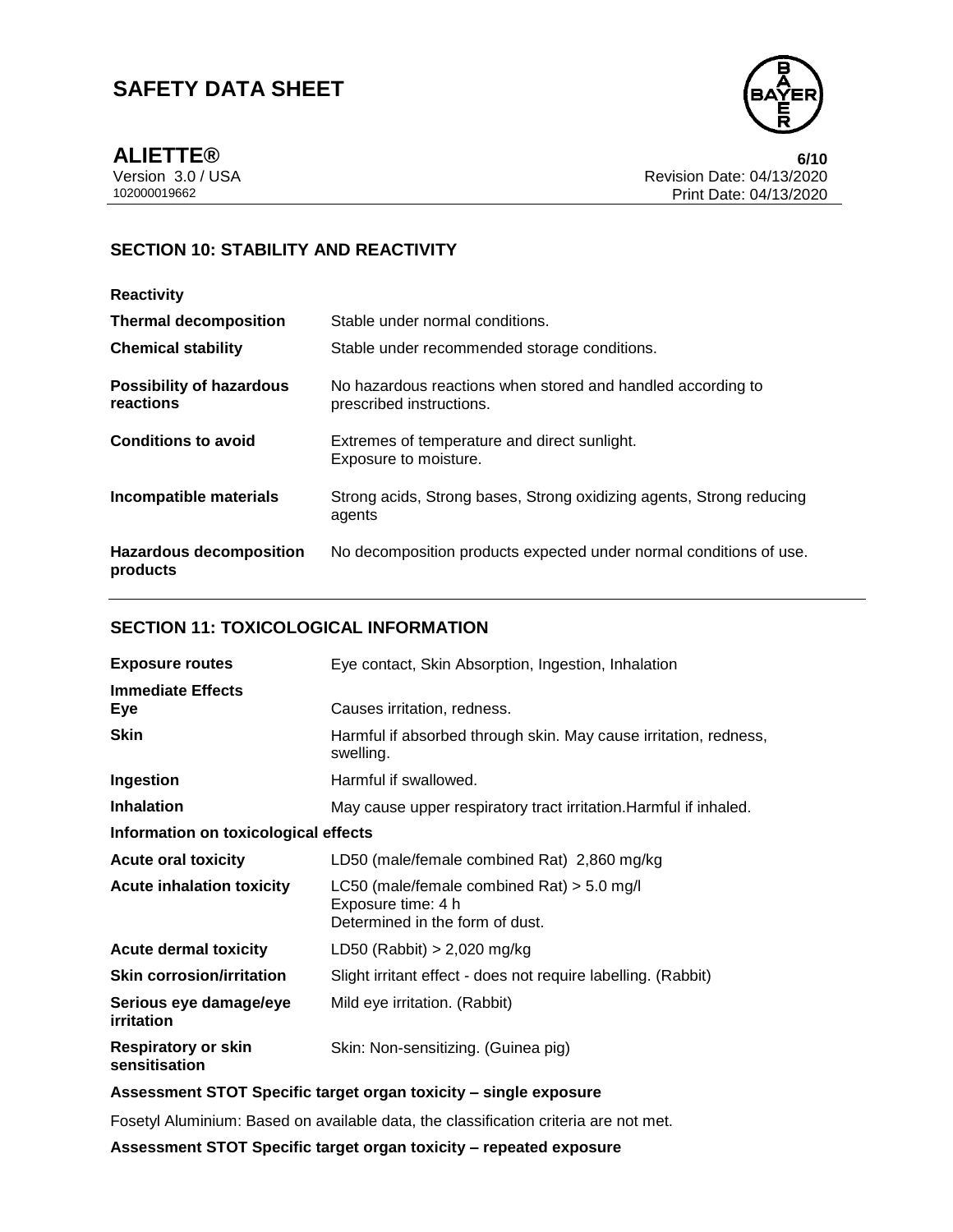

Version 3.0 / USA Revision Date: 04/13/2020<br>102000019662<br>Print Date: 04/13/2020 Print Date: 04/13/2020

Fosetyl Aluminium did not cause specific target organ toxicity in experimental animal studies.

### **Assessment mutagenicity**

Fosetyl Aluminium was not mutagenic or genotoxic in a battery of in vitro and in vivo tests.

### **Assessment carcinogenicity**

Fosetyl Aluminium was not carcinogenic in lifetime feeding studies in rats and mice.

| <b>ACGIH</b> |
|--------------|
|--------------|

Fosetyl-Aluminium 39148-24-8 Group A4

### **NTP**

None.

**IARC**

None.

**OSHA**

None.

### **Assessment toxicity to reproduction**

Fosetyl Aluminium did not cause reproductive toxicity in a two-generation study in rats.

#### **Assessment developmental toxicity**

Fosetyl Aluminium did not cause developmental toxicity in rats and rabbits.

### **Aspiration hazard**

Based on available data, the classification criteria are not met.

### **Further information**

Only acute toxicity studies have been performed on the formulated product. The non-acute information pertains to the active ingredient(s).

### **SECTION 12: ECOLOGICAL INFORMATION**

| <b>Toxicity to fish</b>                     | LC50 (Oncorhynchus mykiss (rainbow trout)) > 120 mg/l<br>Exposure time: 96 h<br>Test conducted with a similar formulation.               |  |
|---------------------------------------------|------------------------------------------------------------------------------------------------------------------------------------------|--|
| <b>Toxicity to aquatic</b><br>invertebrates | EC50 (Daphnia magna (Water flea)) 37 mg/l<br>Exposure time: 48 h<br>Test conducted with a similar formulation.                           |  |
| <b>Toxicity to aquatic plants</b>           | EC50 (Desmodesmus subspicatus (green algae)) 27.7 mg/l<br>Growth rate; Exposure time: 72 h<br>Test conducted with a similar formulation. |  |
| <b>Biodegradability</b>                     | Fosetyl Aluminium:<br>rapidly biodegradable                                                                                              |  |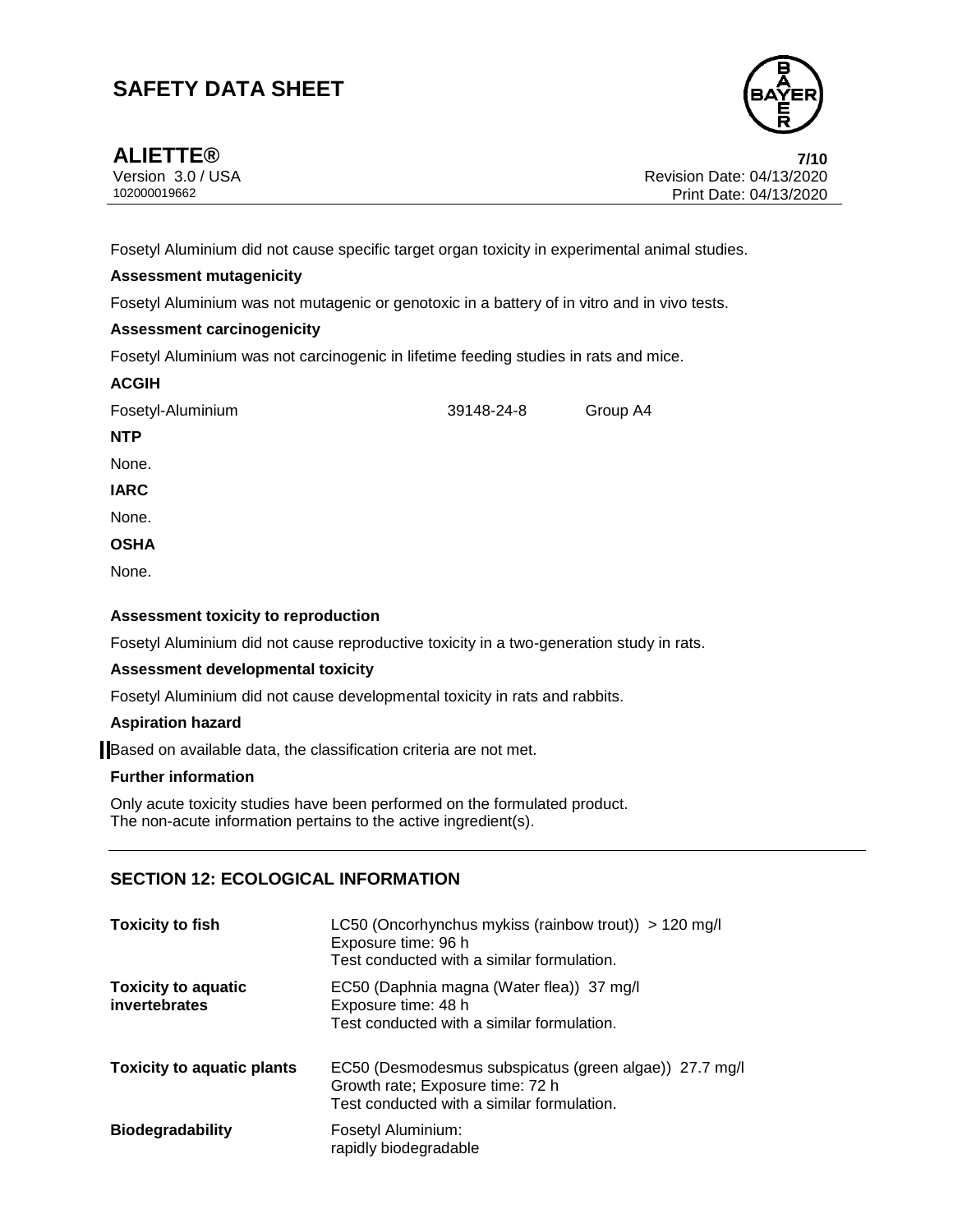**ALIETTE® 8/10**



Version 3.0 / USA Revision Date: 04/13/2020 Print Date: 04/13/2020

| Koc                                         | Fosetyl Aluminium: Koc: 0.1                                                                                                                                                                                                                                                                                                                                                                                         |  |
|---------------------------------------------|---------------------------------------------------------------------------------------------------------------------------------------------------------------------------------------------------------------------------------------------------------------------------------------------------------------------------------------------------------------------------------------------------------------------|--|
| <b>Bioaccumulation</b>                      | Fosetyl Aluminium:<br>Does not bioaccumulate.                                                                                                                                                                                                                                                                                                                                                                       |  |
| <b>Mobility in soil</b>                     | Fosetyl Aluminium: Highly mobile in soils                                                                                                                                                                                                                                                                                                                                                                           |  |
| <b>Additional ecological</b><br>information | No other effects to be mentioned.                                                                                                                                                                                                                                                                                                                                                                                   |  |
| <b>Environmental precautions</b>            | Drift and runoff from treated areas may be hazardous to aquatic<br>organisms in adjacent sites.<br>Do not apply directly to water, to areas where surface water is present<br>or to intertidal areas below the mean high water mark.<br>Do not contaminate surface or ground water by cleaning equipment or<br>disposal of wastes, including equipment wash water.<br>Apply this product as specified on the label. |  |

# **SECTION 13: DISPOSAL CONSIDERATIONS**

| <b>Product</b>                | Dispose of contents/container in accordance with local regulation.                                                                                                                                                                                                                                                                                                |  |  |
|-------------------------------|-------------------------------------------------------------------------------------------------------------------------------------------------------------------------------------------------------------------------------------------------------------------------------------------------------------------------------------------------------------------|--|--|
| <b>Contaminated packaging</b> | Do not re-use empty containers.<br>Triple rinse containers.<br>Completely empty container into application equipment, then dispose of<br>empty container in a sanitary landfill, by incineration or by other<br>procedures approved by state/provincial and local authorities.<br>If burned, stay out of smoke.<br>Follow advice on product label and/or leaflet. |  |  |
| <b>RCRA</b> Information       | Characterization and proper disposal of this material as a special or<br>hazardous waste is dependent upon Federal, State and local laws and<br>are the user's responsibility. RCRA classification may apply.                                                                                                                                                     |  |  |

### **SECTION 14: TRANSPORT INFORMATION**

According to national and international transport regulations this material is not classified as dangerous goods / hazardous material.

Freight Classification: INSECTICIDES OR FUNGICIDES, N.O.I., OTHER THAN POISON

# **SECTION 15: REGULATORY INFORMATION**

**EPA Registration No.** 432-890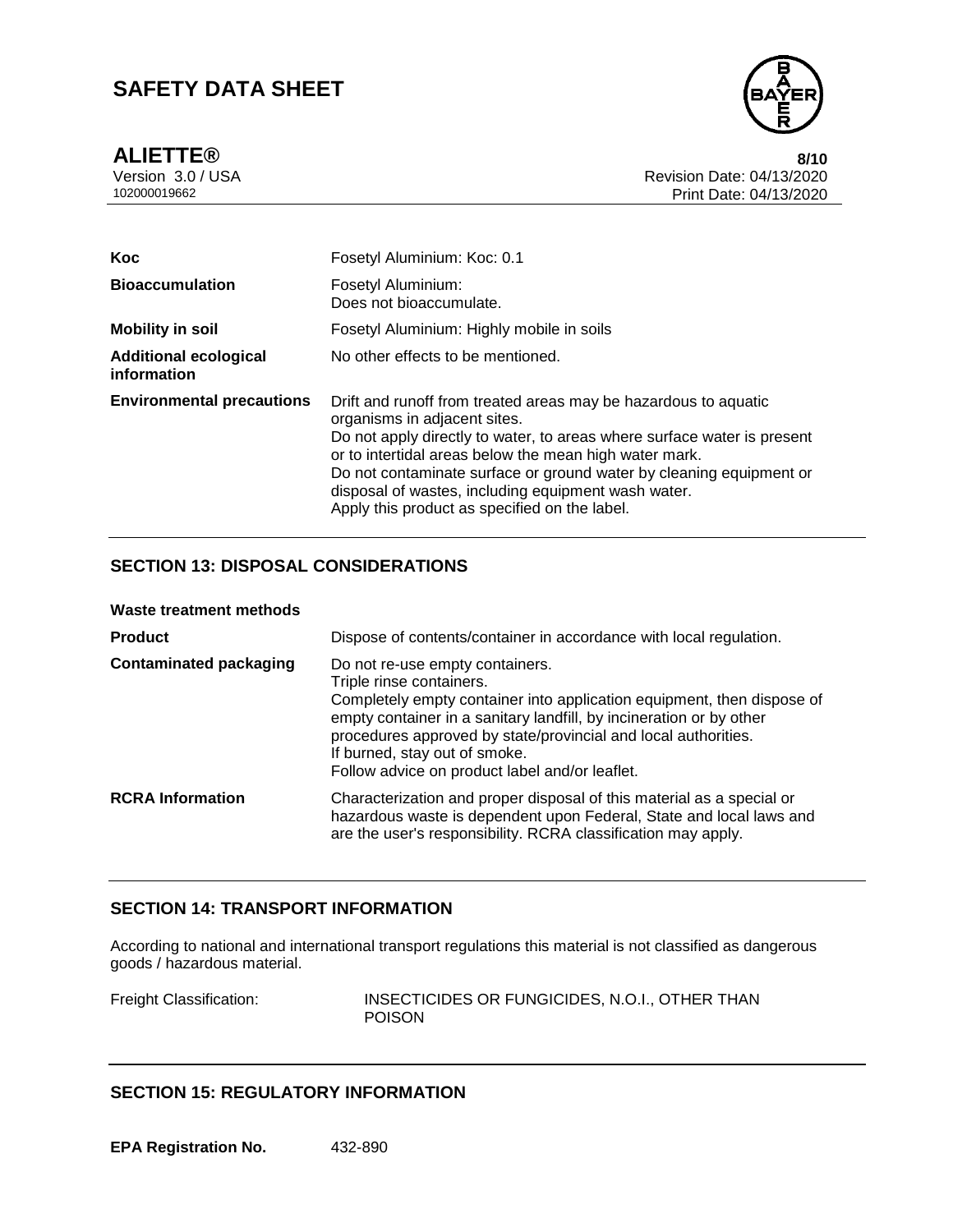

# **ALIETTE® 9/10**

Version 3.0 / USA Revision Date: 04/13/2020 102000019662 Print Date: 04/13/2020

### **US Federal Regulations**

**TSCA list** Nonylphenol, branched, polyethoxylate 68412-54-4 Lignosulfonic acid, sodium salt, sulfomethylated 68512-34-5 Water 7732-18-5 Sodium acetate – anhydrous 127-09-3 **US. Toxic Substances Control Act (TSCA) Section 12(b) Export Notification (40 CFR 707, Subpt D)** No export notification needs to be made. **SARA Title III - Section 302 - Notification and Information** Not applicable. **SARA Title III - Section 313 - Toxic Chemical Release Reporting** Yes

#### **US States Regulatory Reporting CA Prop65**

WARNING: This product contains a chemical known to the State of California to cause cancer. For more information go to www.P65Warnings.ca.gov. Crystalline quartz (respirable) 14808-60-7

This product does not contain any substances known to the State of California to cause reproductive harm.

#### **US State Right-To-Know Ingredients**

| Crystalline quartz (respirable) | 14808-60-7 | MN, RI |
|---------------------------------|------------|--------|
|                                 |            |        |

None.

#### **EPA/FIFRA Information:**

This chemical is a pesticide product registered by the Environmental Protection Agency and is subject to certain labeling requirements under federal pesticide law. These requirements differ from the classification criteria and hazard information required for safety data sheets, and for workplace labels of non-pesticide chemicals. Following is the hazard information required on the pesticide label:

**Signal word:** Caution!

| <b>Hazard statements:</b> | Harmful if swallowed, inhaled or absorbed through the skin. |
|---------------------------|-------------------------------------------------------------|
|                           | Causes moderate eye injury.                                 |

### **SECTION 16: OTHER INFORMATION**

#### **Abbreviations and acronyms**

| 49CFR         | Code of Federal Regulations, Title 49                                 |
|---------------|-----------------------------------------------------------------------|
| <b>ACGIH</b>  | US. ACGIH Threshold Limit Values                                      |
| <b>ATE</b>    | Acute toxicity estimate                                               |
| CAS-Nr.       | <b>Chemical Abstracts Service number</b>                              |
| <b>CERCLA</b> | Comprehensive Environmental Response, Compensation, and Liability Act |